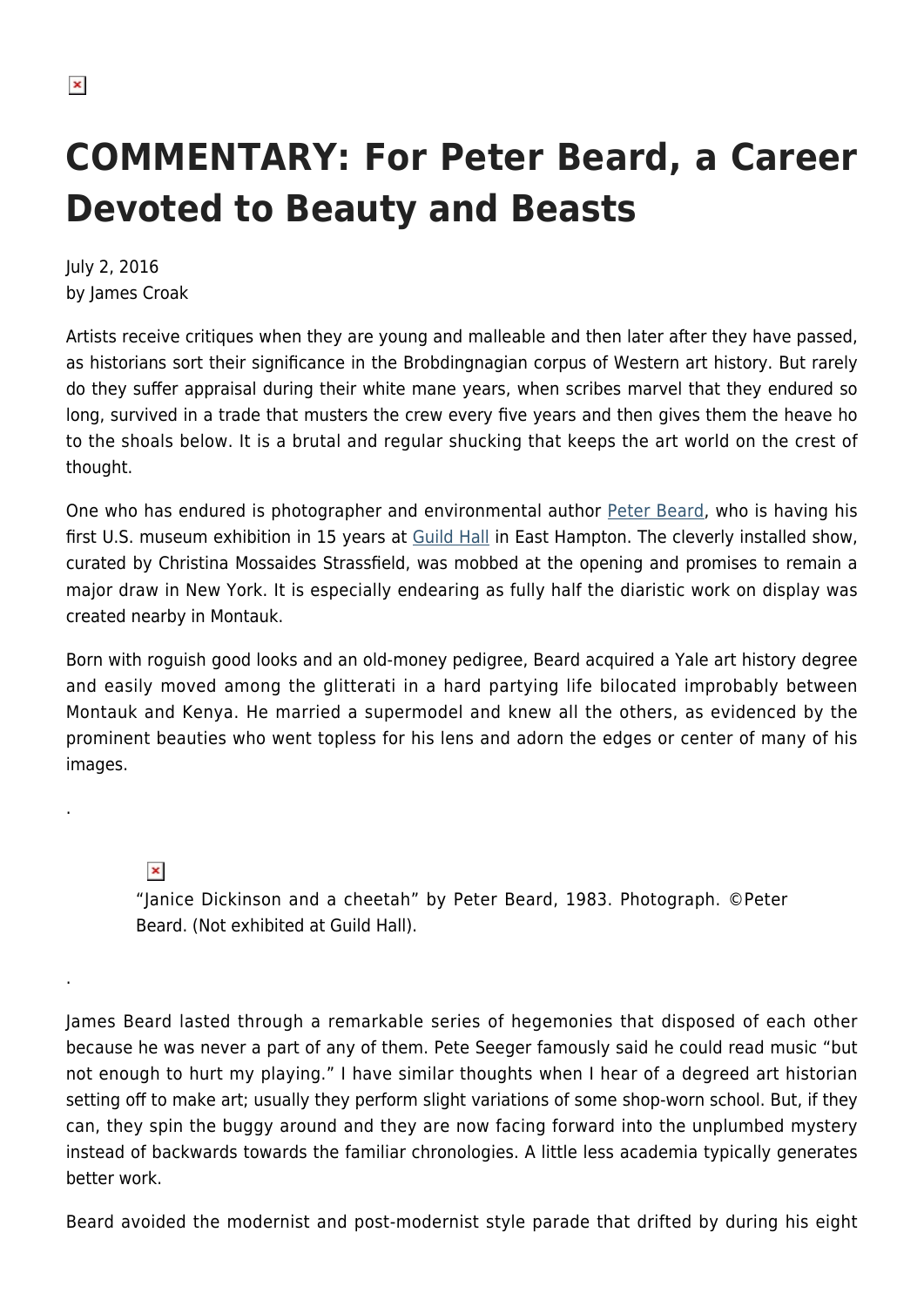decades by anchoring himself in two outsider themes: one being environmentalism, something brand new when he began it; and the second one of the [oldest themes](http://www.bbc.com/news/uk-35358487) that can be identified: beauty and the beast.

For his first subject, he recorded African herds of stampeding animals running for their life in a miasma of despair as their aboriginal lands are destroyed and their body parts traded at market. This was mixed with overflown shots of bone yards of large creatures who suffered a premature death.

The second thread are the magnetic images of beautiful young women, often nude, among these same large beasts, a juxtaposition that continues a long cultural thread of posing a beauty with a beast of some sort. One such is Beard's seminal photo of model Maureen Gallagher feeding a giraffe, a shot that seems to be more famous than he is and is having its own career.

 $\pmb{\times}$ 

.

.

.

.

"Maureen Gallagher feeding a giraffe at 2:00 am" by Peter Beard, 1987. Photograph. ©Peter Beard. (Not exhibited at Guild Hall).

The modern version of the Beauty and the Beast tale was introduced by French novelist [Gabrielle-](https://en.wikipedia.org/wiki/Gabrielle-Suzanne_Barbot_de_Villeneuve)[Suzanne Barbot de Villeneuve](https://en.wikipedia.org/wiki/Gabrielle-Suzanne_Barbot_de_Villeneuve) in 1740, followed by endless variations in every imaginable medium, including a 1946 film by [Jean Cocteau](https://en.wikipedia.org/wiki/Jean_Cocteau), a 1994 opera by [Phillip Glass,](http://www.philipglass.com/) ["La Belle et la Bête,](https://www.youtube.com/watch?v=ee2NukKPqxE)" (based on Cocteau's film), and, of course, Disney's ubiquitous animation by the same name.

A contemporary of Beard, photographer [Richard Avedon,](http://www.avedonfoundation.org/) made good use of the beauty and beast imagery found in the Book of Genesis in the story of Eve and the serpent. He coiled a Burmese python around the voluptuous fashion model Nastassja Kinski for a sensuous Vogue Magazine shot later widely reproduced as a poster.

 $\pmb{\times}$ 

"Nastassja Kinski and the Serpent" by Richard Avedon, 1981.

But in visual art, Beard had environmentalism mostly to himself, witnessing the disaster befalling Africa as the rapidly expanding human population displaced the large mammals of Africa. His many popular books, such as "The End of the Game," contain dismal photographs of a declining elephant population in Tsavo Park and Lake Rudolf in the northern frontier of Kenya.

Historian James Diamond, in his Pulitzer winning "[Guns, Germs and Steel](https://www.amazon.com/Guns-Germs-Steel-Fates-Societies/dp/0393317552/ref=sr_1_1?s=books&ie=UTF8&qid=1466768818&sr=1-1&keywords=guns+germs+steel)," shows that the large mammals of Africa once also roamed the Americas, but were hunted into extinction by the native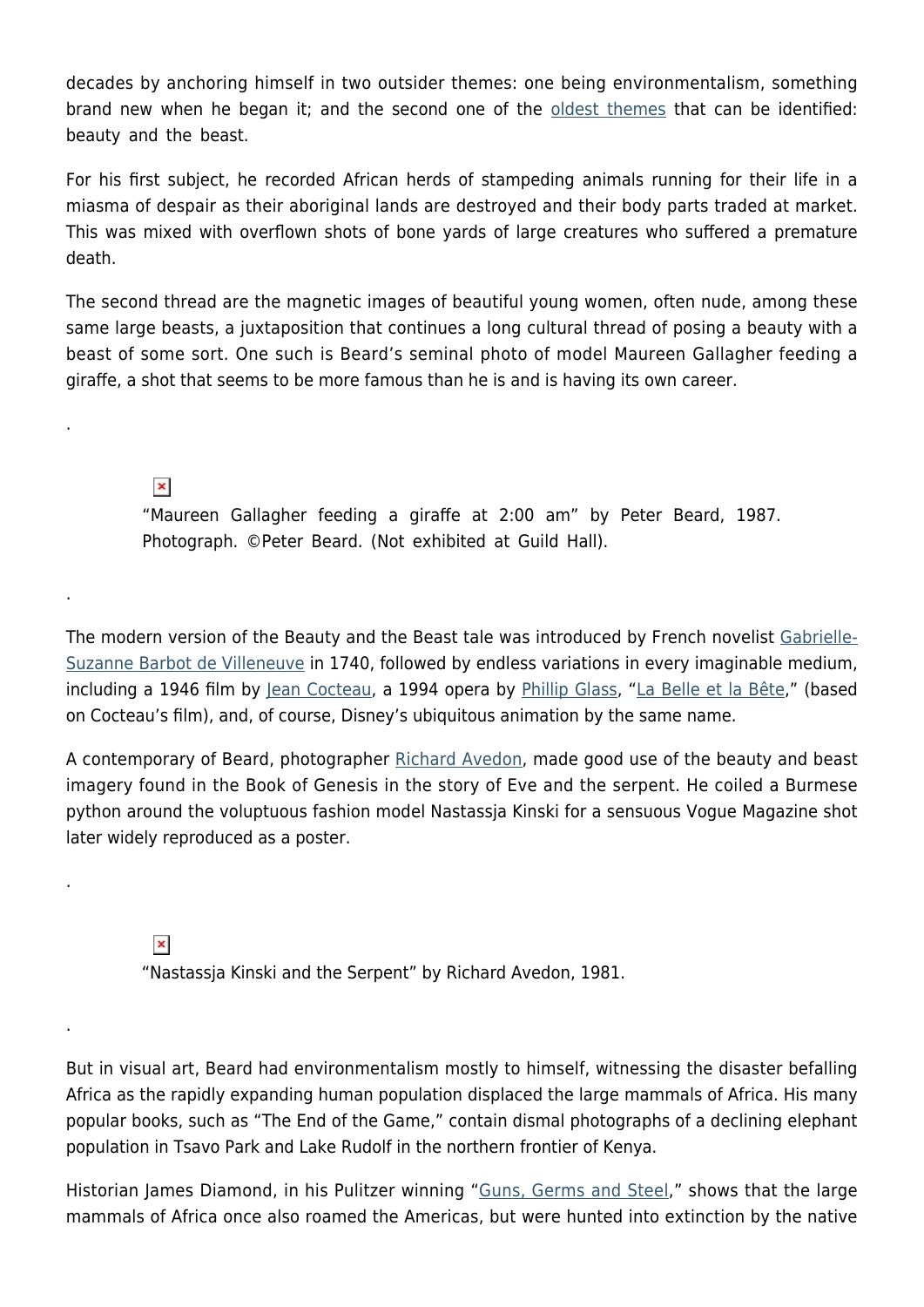populations long before the Europeans arrived. It's not a great leap to see it is repeating on another continent.

Beard's Pink Elephant, included in the Guild show is one of his better works, a complete and powerful delivery of a faraway experience, cleverly rendering the creatures' fright in abstract paint along the border. One singular advantage to abstract expression is quick emotions, here used to tell the story as if tense music was playing during a documentary.

 $\pmb{\times}$ 

.

.

.

"Pink Elephant" by Peter Beard, 1966/2009. Gelatin silver print with gelatin silver print collage, found objects, watercolor, sea salt, ink, 55 1/16 x 65 5/58 inches. ©Peter Beard, Courtesy of Peter Beard Studio, www.peterbeard.com. Image courtesy of Guild Hall.

Later Beard recycled these images into highly personal collages. Imagery is usually framed, or in many cases over-written, by a free flowing diary of whimsy, reflections, sketches, paint swirls, photo fragments and even his own blood, giving his assemblages a singular appearance. These pieces are easily recognizable as his work, even prior to scouting the wall tag at Guild Hall. An indication of how much the art market loves signature work can be seen in the \$662,500 price Peter Beard's Orphan Cheetah Triptych, 1968, fetched at Christie's in October 2012.

Much of Beard's work was produced in his Montauk home, where he is often shown hanging out with musicians and pop artists. Guild Hall used its two galleries to separate the American and African geographies to good effect. The work is diaristic and a bit of visual name dropping, especially since the attraction of Montauk when he made these works was as a place where somebodies could pretend to be nobodies.

One image of Beard's that seems to straddle both his themes is that of Danish writer [Karen Blixen](https://en.wikipedia.org/wiki/Karen_Blixen) (1995-1962). Blixen published under at least four noms de plume, most famously using "Isak Dinesen" for her 1937 memoir of Kenya "Out of Africa." Blixen's book inspired Beard and he ultimately visited her in Denmark when he was a young man. Many of Beard's photos contain quotes from Blixen's book and they had a connection of their shared interest in Africa.

 $\pmb{\times}$ 

"Karen Blixen, Dec. 3rd, Ramses, Kikuyu Chief Dageretti" by Peter Beard, 1955 – 1961. Three gelatin silver prints with collage and ink, 16 x 30 inches. ©Peter Beard, Courtesy of Peter Beard Studio, www.peterbeard.com. Image courtesy of Guild Hall.